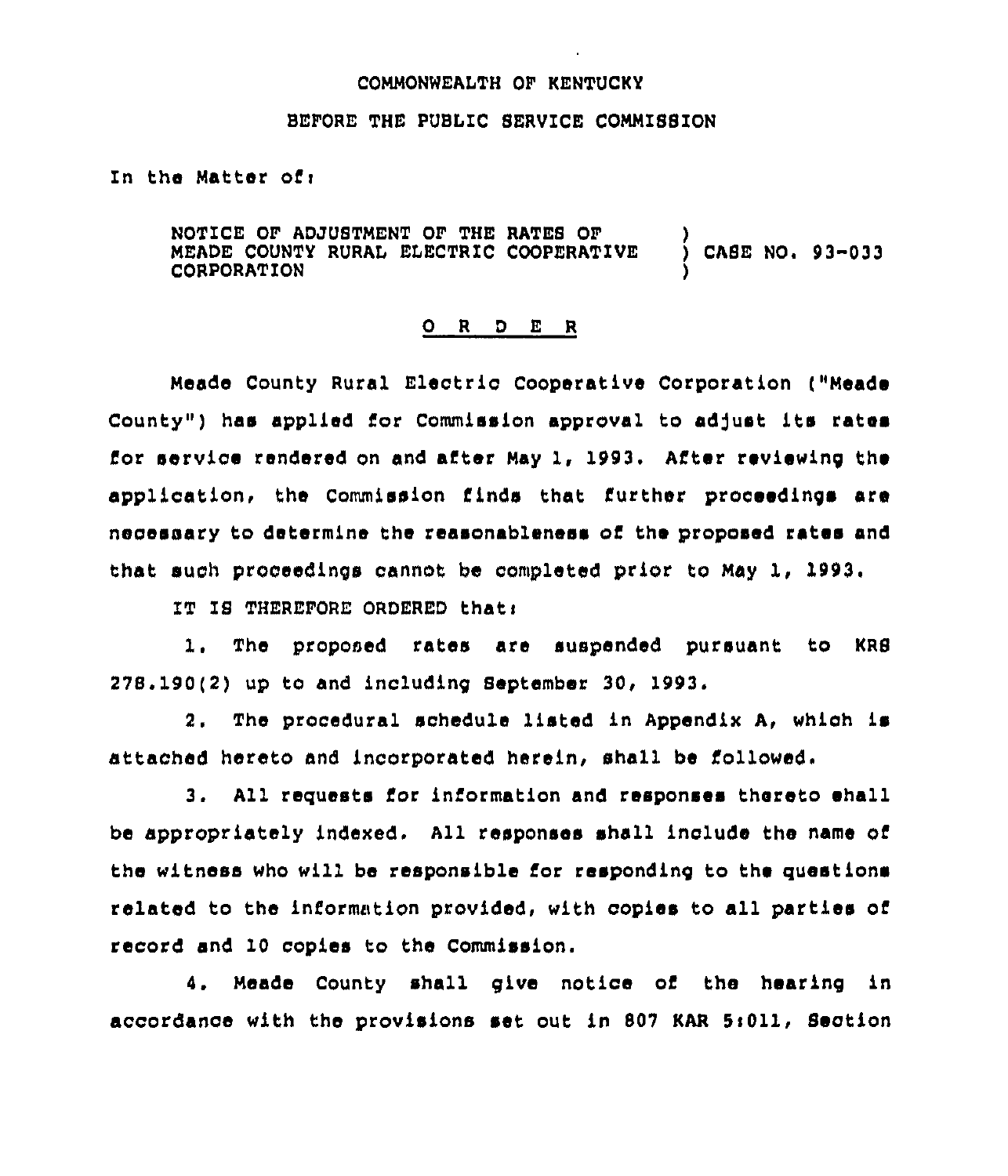8(5). At the time publication is requested, it shall forward a duplicate of the notice and request to the Commission.

5. Motions for extensions of time with respect to the schedule herein shall be made in writing and will be granted only upon a showing of compelling reasons.

6. Nothing contained herein shall prevent the Commission from entering further Orders in this matter.

Done at Frankfort, Kentucky, this 9th day of April, 1993.

PUBLiC SERVICE COMMISSION

For the Commissio

ATTEST:

Executive Dire